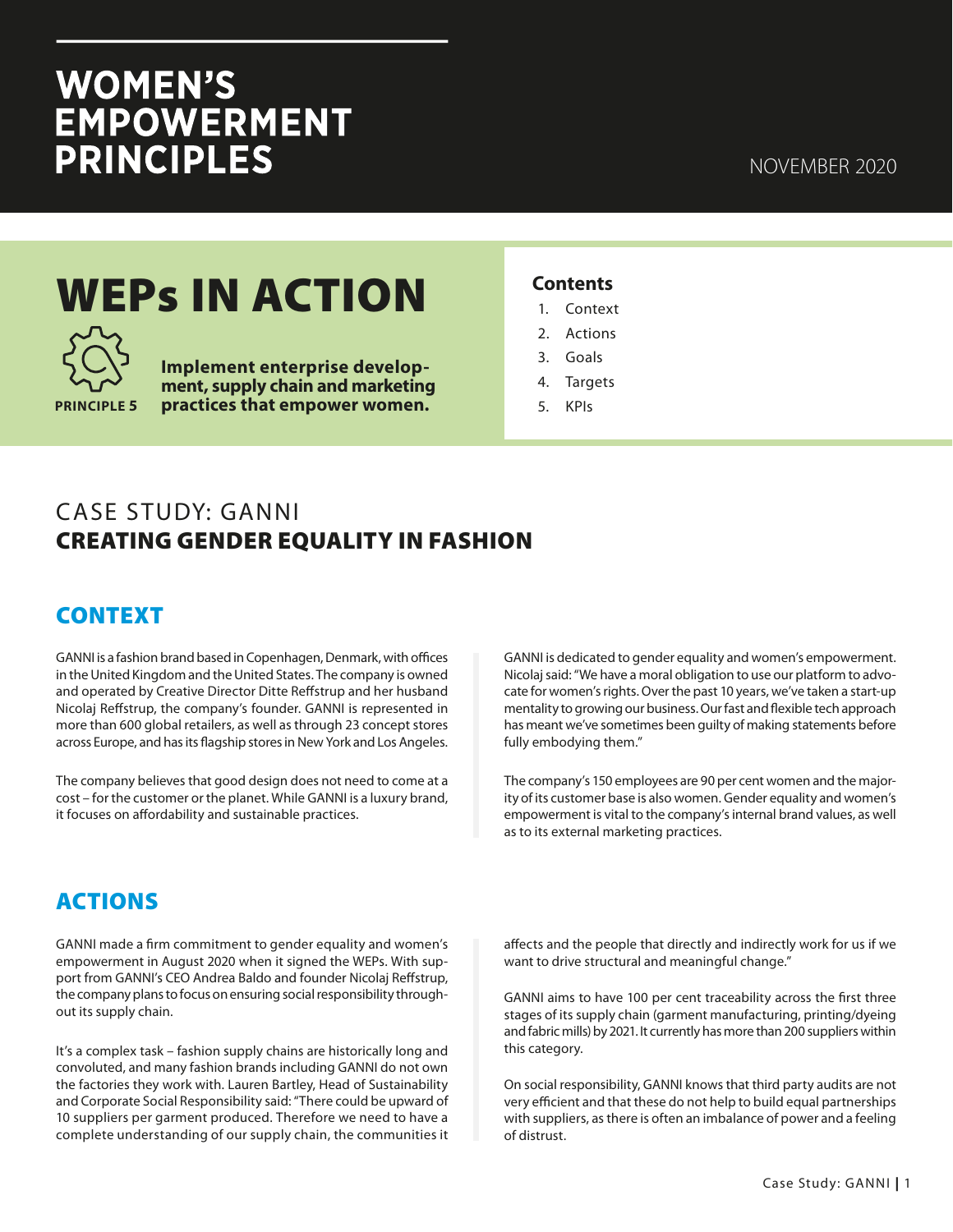Through signing the WEPs, GANNI hopes to first explore its own internal corporate practices to see how it can influence its supply chain and how the WEPs could be applied to its suppliers.

Lauren added: "We already know one of our suppliers, Sutek in Turkey, has been a WEPs signatory since 2012 and clearly demonstrates through its policy and advocacy work, not only in its offices but also its factories, that the WEPs are highly applicable to fashion supply chains and can create a huge impact when it comes to advancing women's empowerment, and rights for women."

"(We need to know] how we can apply the lessons to our supply chain; what difference we can make and generate, and [how far this goes) to creating equal partnerships between brands and suppliers through common goals and shared experience."

GANNI discovered that it cannot truly achieve gender equality without first acknowledging intersectionality. The company founded an internal diversity and inclusion working group to create concrete objectives and measurable change within the company.

In September 2020, the company published 10 internal actions for diversity, gender equality and inclusion. A gender equality working group, comprising the Responsibility team, Human Resources, Marketing and Communications, the CEO and the Founder are overseeing the introduction of these measures to:

- Sign a public charter on diversity and inclusion by 2021.
- Define language and terms surrounding diversity and inclusion for internal and external communication, to ensure alignment within the company and to create awareness around potential micro aggressions.



• Implement policies and procedures to accelerate diversity and inclusion.

- Ensure data capture and reporting on BIPOC and gender equality within GANNI's HQ to see where improvements could be made and to measure progress.
- Increase hiring of Black, Indigenous, and People of Colour (BIPOC) employees across GANNI's global offices.
- Represent a balanced and diverse mix of people across marketing and PR content projects.



**PRINCIPLE 2**

- Implement new All Voices tool to ensure employee voices are heard frequently and anonymously.
- Set up GANNI resource libraries across all offices (physical and digital, through audiobooks) for employees to continue educating themselves on anti-racism and to understand the concept of intersectionality in gender equality.

• Ensure that employees responsible for management, hiring and communication will attend anti-racism, unconscious bias and inclusive communication training (organized by The Other Box, from October 2020 to February 2021).



• Create an external Responsibility Advisory Board, made up of industry experts, to support the company's People, Planet, Product and Prosperity strategy.

**PRINCIPLE 6**

Lauren added: "It was extremely important for us to set up an internal working group, that tackles both gender equality and diversity and inclusion, to align key stakeholders internally and ensure a diverse range of voices. With this, the sharing of knowledge and progress in these areas can happen at a much quicker pace."

In April 2020, GANNI formed a partnership with UN Women UK to further women's empowerment worldwide. GANNI collected funds from their GANNI POSTMODERN archive pop-up to support UN Women UK's solidarity fund and will continue to contribute through the sales of GANNI face masks. The partnership with the solidarity fund supports women on the frontlines fighting the COVID-19 pandemic and women around the world most affected by the pandemic.

Lauren said: "As well as a health crisis, the (COVID-19) pandemic is a human rights crisis, with marginalized groups set to bear the brunt of so many aspects, magnifying existing inequalities and reversing the hard-won gains of the past 10 years."

Through this newly formed partnership, GANNI hopes to provide services where they are most needed, whether in refugee camps, in urban areas or in remote rural locations.

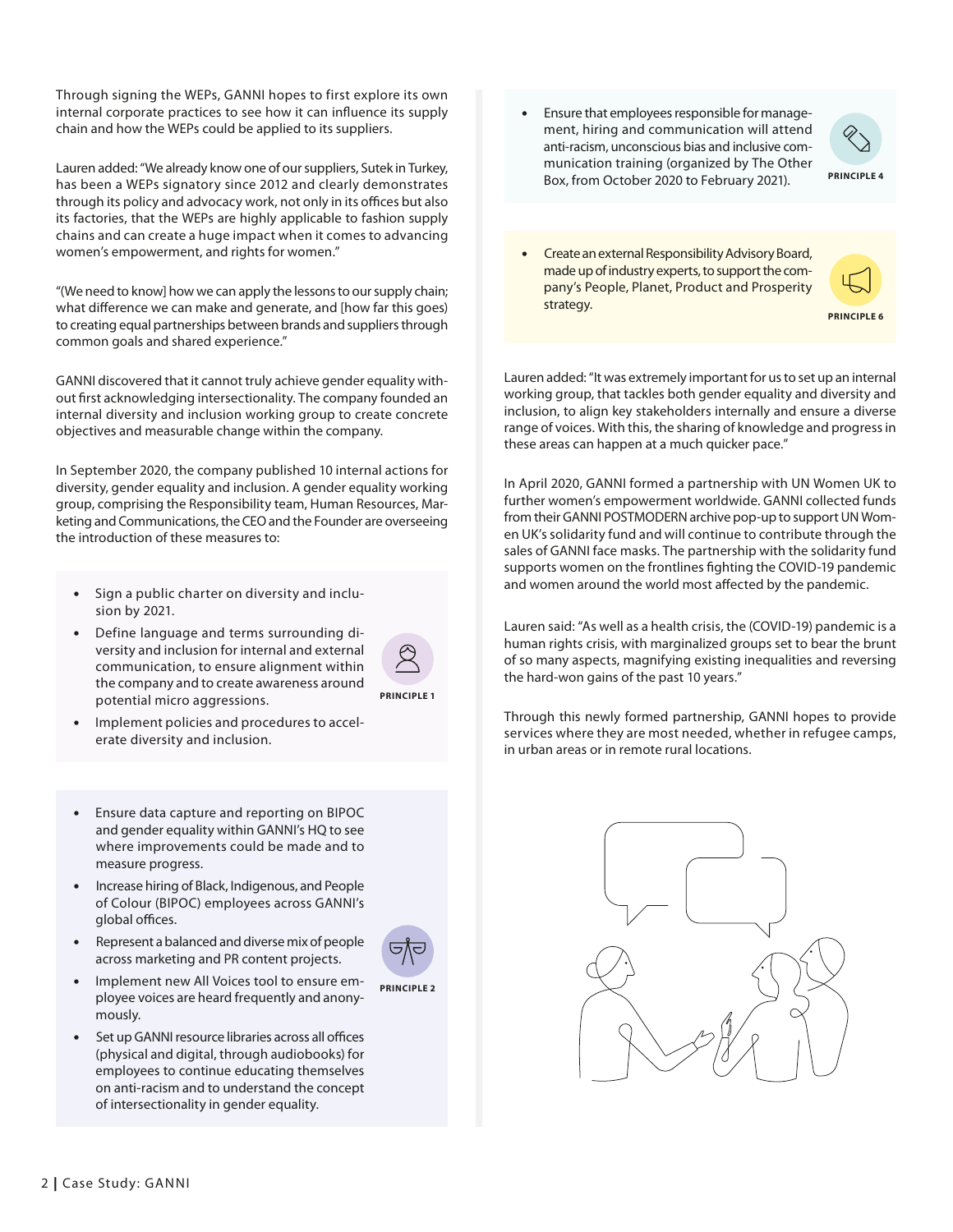#### GOALS

der equality.

• Aligning internal brand values and behaviours both internally and externally on women's empowerment.



**PRINCIPLE 2**

sibility. • Adding structure and focus to its work on gen-

• Adding credibility to its work on social respon-

- Obtaining gender-split information from more than 200 suppliers (GANNI wants to increase its response rate from 30 per cent to 100 per cent)
- Partnering with a framework that can be applied throughout the fashion supply chain.

#### TARGETS

• Commit to a minimum of three initiatives per year to raise awareness of issues around gender equality, by 2021.



**PRINCIPLE 6**

Define and embed its social responsibility strategy in its supply chain by 2021.

#### KPIs

Progress will be monitored by the Head of Sustainability and Corporate Social Responsibility every eight weeks through the gender equality working group. GANNI also reports on progress each April in its responsibility report.

#### How the WEPs Secretariat can support

GANNI is hopeful that signing up to the seven WEPs will provide them with a framework to advance their internal work on gender equality, and also provide a framework for scaling this through their supply chains.

Nicolaj said: "This year, 2020, we signed the WEPs, in part to hold ourselves accountable, but also to provide a framework that ensures our work becomes concrete, legitimate and progressive. By becoming a signatory we ensure that our steps towards gender equality become tangible. On a practical level, taking part in the commitment also means measuring our gender split – and keeps us focused on achieving progress."